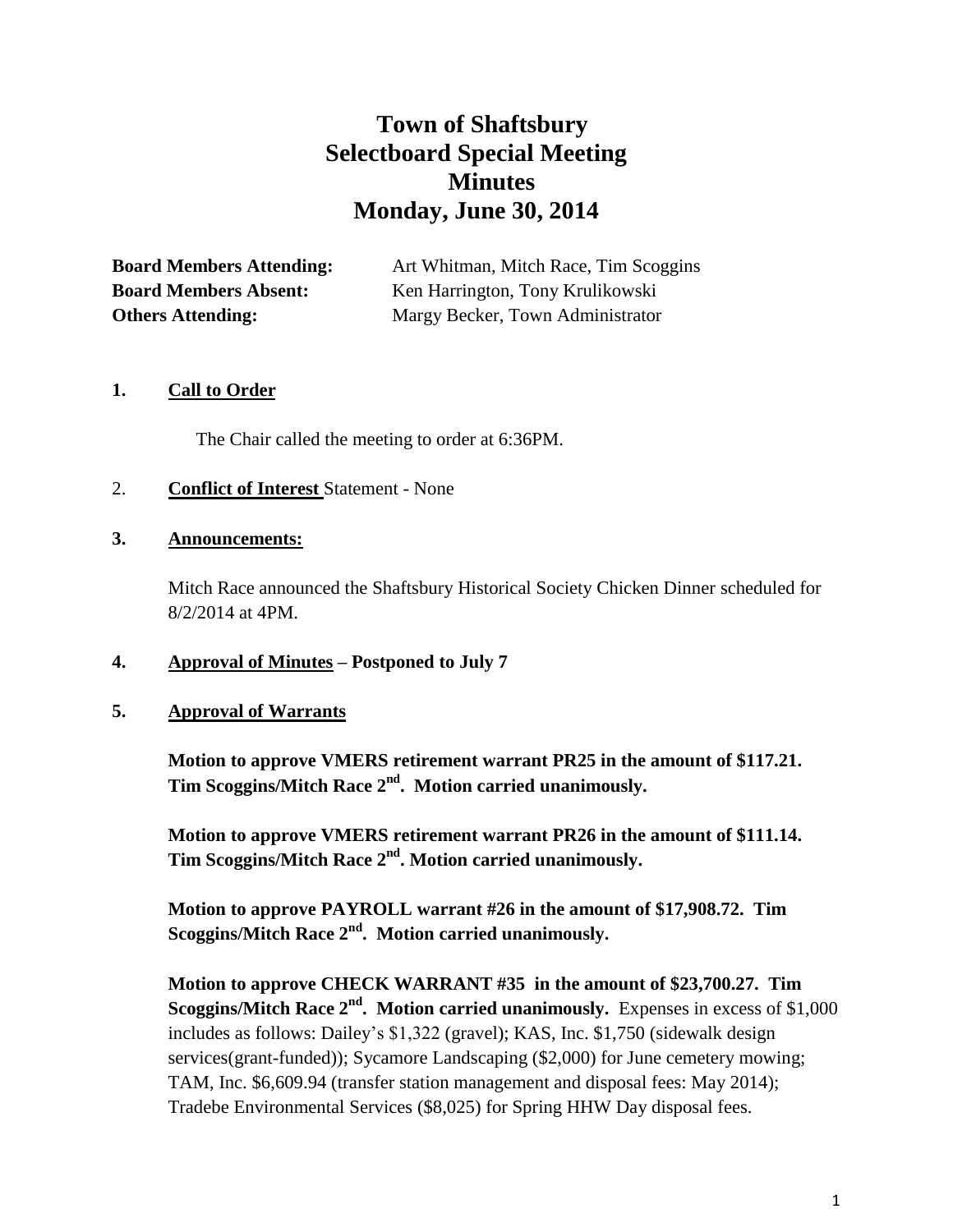# **6. Public Comments - none**

## **7. Town Administrator Transition Issues**

Selectboard members met with Margy Becker to review Town Administrator duties and plans for transition to a new administrator. Tim Scoggins announced 7 applications have been received todate. The application deadline is July  $21^{st}$ .

The Selectboard briefly discussed compensation for Margy Becker in August.

**Motion, Scoggins/Race 2nd : To allocate up \$5000 to compensate Margy Becker to come back to Shaftsbury after her final date of 7/23/2014 to help educate the next town administrator and to compensate her at the following rates**

- **1. \$25/hour for drive time**
- **2. \$50/hour for work time**

Margy Becker suggested paying town's mileage rate versus \$25/hour. **Amendment to main motion, Whitman/Scoggins 2nd: to substitute the Town's rate for miles (\$.56/mi) in lieu of \$25/hour for drive time. Motion to amend original motion passed 3-0-0.**

**Allocate up \$5000 to compensate Margy Becker to come back to Shaftsbury after her final date of 7/23/2014 to help educate the next town administrator. She will be compensated at the following rates**

- **1. Town's rate for miles (\$.56/mi)**
- **2. \$50/hour for work time"**

**Action on amended Motion: Motion carried 3-0-0.**

## **7. June 30, 2014 Budget Status**

Tim Scoggins reported the Treasurer reports the Town is "on budget" and there is no 'surplus' available to help finance installation of water fountain at Howard Park, which is an unbudgeted expense.

## **8. Holy Smoke Road - Time table for Improvements & Tree Work**

Art Whitman reported an agreement has been reached between Selectboard, Road Foreman, and land owners. Margy Becker reported the number of trees to be removed has been scaled back. The crew will perform tree removal, with the exception of a few larger